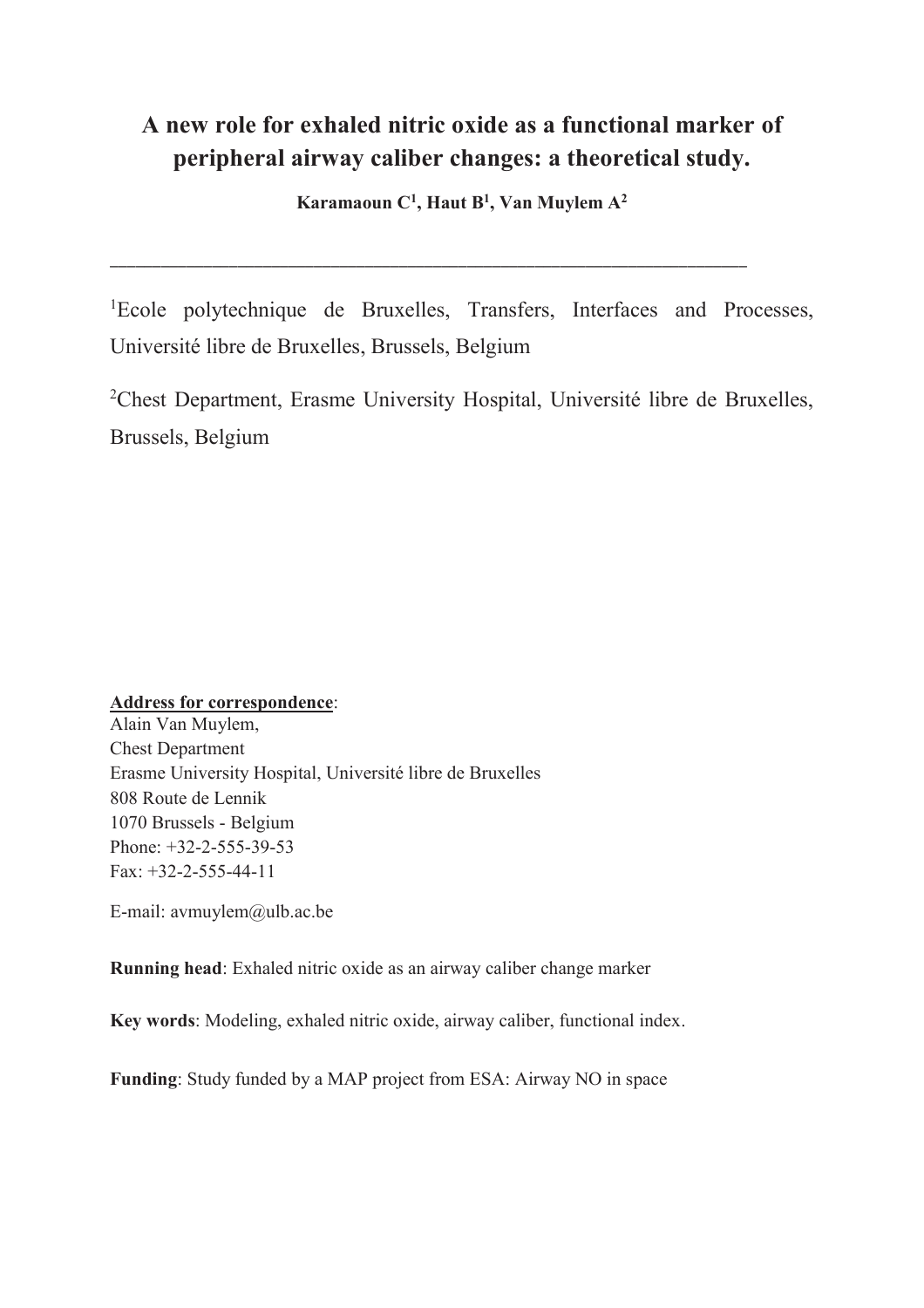# **ABSTRACT**

Though considered as an inflammation marker, exhaled nitric oxide  $(F_FNO)$  was shown to be sensitive to airway caliber changes to such an extent that it might be considered as a marker of them. It is thus important to understand how these changes and their localization mechanically affect the total NO flux penetrating the airway lumen (JawNO), hence  $F<sub>E</sub>NO$ , independently from any inflammatory status change.

A new model was used which simulates NO production, consumption and diffusion inside the airway epithelium wall, then, NO excretion through the epithelial wall into the airway lumen and, finally, its axial transport by diffusion and convection in the airway lumen. This model may also consider the presence of a mucus layer coating the epithelial wall.

Simulations were performed that showed the great sensitivity of JawNO to peripheral airways caliber changes. Moreover,  $F_F NO$  showed distinct behaviors depending on the location of the caliber change. Considering a bronchodilation, absence of  $F<sub>E</sub>NO$  change was associated with dilation of central airways,  $F<sub>E</sub>NO$  increase with dilation up to pre-acinar small airways, and  $F<sub>F</sub>NO$  decrease with intra-acinar dilation due to amplification of the back-diffusion flux. The presence of a mucus layer was also shown to play a significant role in  $F<sub>E</sub>NO$  changes.

Altogether, the present work provides theoretical evidences that specific  $F<sub>E</sub>NO$  changes in acute situations are linked to specifically located airway caliber changes in the lung periphery. This opens the way for a new role for  $F_FNO$  as a functional marker of peripheral airway caliber change.

# **NEW AND NOTEWORTHY**

Using a new model of NO production and transport allowing realistic simulation of airways caliber change, the present work provides theoretical evidences that specific exhaled nitric oxide ( $F<sub>E</sub>NO$ ) changes, occurring without any change in inflammatory status, are linked to specifically located airway caliber changes in the lung periphery. This opens the way for a new role for  $F<sub>E</sub>NO$  as a functional marker of peripheral airway caliber change.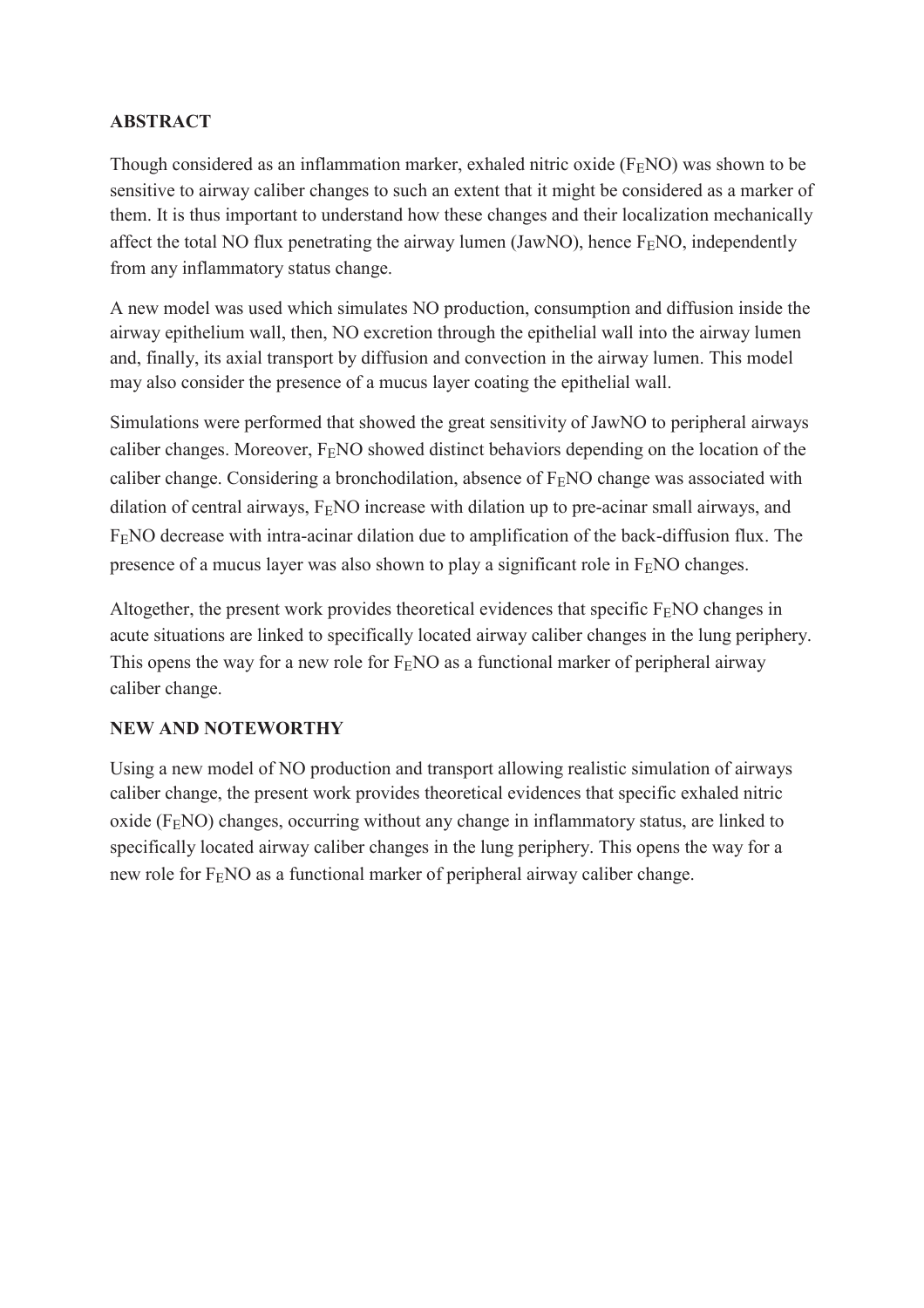#### **INTRODUCTION**

Exhaled nitric oxide (NO) essentially results from NO produced in the airway epithelium diffusing into the airway lumen during expiration (27). Since NO epithelial production has been shown to be triggered by TH2 type airway inflammation (4), it was mainly regarded as a non-invasive inflammation monitoring tool in asthma (8).

However, besides inflammation, acute changes in airway caliber are also a primary feature of the asthma pathology and, for more than a decade, several works showed that reductions of airway caliber, induced by airways challenges, lead to a dramatic decrease of exhaled nitric oxide concentration  $(F<sub>E</sub>NO)$  (7, 13, 19, 21). This decrease is even able to mask the impact on F<sub>E</sub>NO of an ongoing inflammatory process (12).

Moreover, different patterns of  $F<sub>E</sub>NO$  response to  $\beta$ 2-agonists were recently demonstrated in asthma patients (20). These distinct behaviors, *i.e*. stability, significant increase and decrease, were related to specific behaviors of ventilation distribution indices, reflecting airway caliber changes at different depths of the bronchial tree. So, besides its role as an inflammatory marker,  $F<sub>E</sub>NO$  is potentially a functional marker of amplitude and location of airway caliber changes.

This emphasizes the importance of understanding how the caliber and location of an airway affects the amount of NO penetrating the lumen from the surrounding epithelium. One work (32) partly tackled this issue using a model of NO transport incorporating convection and molecular diffusion acting in realistic boundary conditions. However, though informative, this model was not designed to simulate the passage of NO from the epithelium to the airway lumen and the way lumen caliber changes affect it.

Therefore, a new model was developed which realistically describes the airway tissue layers: smooth muscle, epithelium, and mucus; and the airway caliber changes and which may simulate NO transport in the airway lumen as well as in the epithelium wall. This model was presented elsewhere in its technical and mathematical aspects (16). The aim of the present work is to theoretically assess whether  $F<sub>E</sub>NO$  changes after acute manoeuvers reflect amplitude and specific location of airway caliber changes and, thus, whether  $F<sub>F</sub>NO$ , besides its role as an inflammatory marker, may also be a functional marker.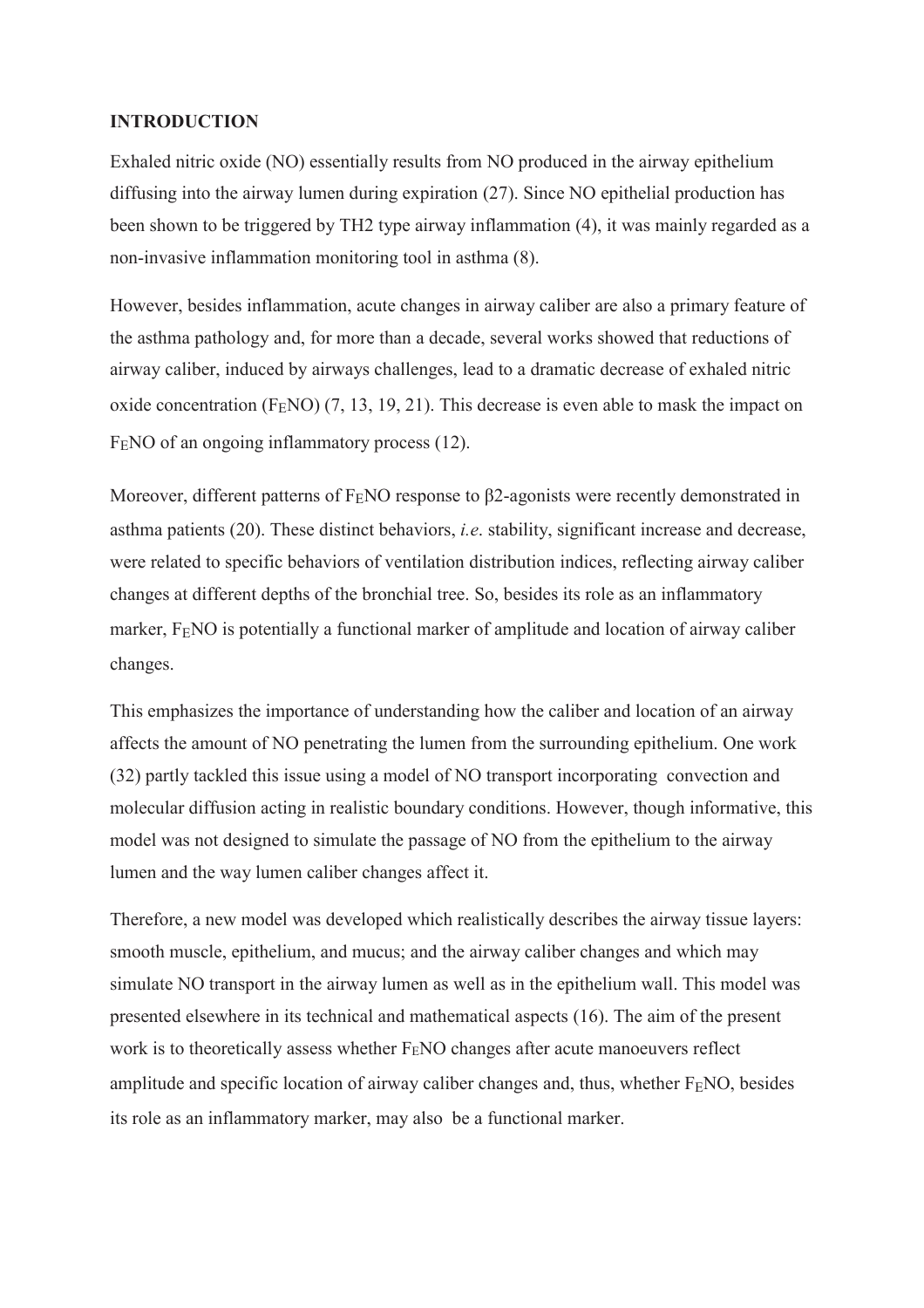#### **METHODS**

The detailed mathematical features of the model used in this paper are extensively described in Karamaoun *et al.* (16). This model integrates NO production and transport inside the epithelium, the muscle and the mucus layers, the excretion from epithelium inside the airway lumen and the axial transport of NO in the lumen, the latter feature being derived from Van Muylem *et al.* (31). The geometrical boundaries are derived from Weibel's symmetrically dichotomic model of the lung (33), composed of 24 generations (generation 0 being the trachea) and associating one length and one airway diameter to each generation.

#### a) NO production, exchange and transport in the bronchial tissues

From generation 0 to 18, the airways are assumed to be surrounded, from outer side to lumen side, by a blood layer, a double tissue layer representing the muscle and the epithelium, and a mucus layer as described on Figure 1 (Panel C).

NO production occurs in the epithelial layer (11), at a constant volumetric rate *Pr.*

Once produced, a NO molecule may:

- 1) diffuse and be consumed in the epithelium or in the muscle layer,
- 2) diffuse and be absorbed by the blood layer, which may be considered as an infinite sink due to the high affinity of NO for blood hemoglobin (6),
- 3) diffuse through the mucus layer and be excreted inside the airway lumen.

In the  $i<sup>th</sup>$  generation (subscript  $i$ ), 4 equations describe the transport of NO in the blood (Eq.1), the muscle  $(Eq.2)$ , the epithelium  $(Eq.3)$  and the mucus  $(Eq.4)$ .

$$
C_{t,i} = 0 \qquad \text{for} \qquad \qquad x = 0 \tag{1}
$$

$$
D_{NO,t} \frac{d^2 C_{t,i}}{dx^2} - k C_{t,i} \qquad \text{for} \qquad 0 < x < \delta_M \tag{2}
$$

$$
D_{NO,t} \frac{d^2 C_{t,i}}{dx^2} + Pr - k C_{t,i} = 0 \qquad \text{for} \qquad \delta_M < x < \delta_M + \delta_E \tag{3}
$$

$$
D_{NO,t} \frac{d^2 C_{t,i}}{dx^2} = 0 \qquad \qquad \text{for} \qquad \qquad \delta_M + \delta_E < x < \delta_M + \delta_E + \delta_\mu \qquad \qquad \text{(4)}
$$

As depicted Fig.1C, the *x* axis is a cartesian coordinate normal to the inner airway surface and originating at the muscle/blood interface;  $\delta_M$ ,  $\delta_E$  and  $\delta_\mu$  are the muscle, epithelium and mucus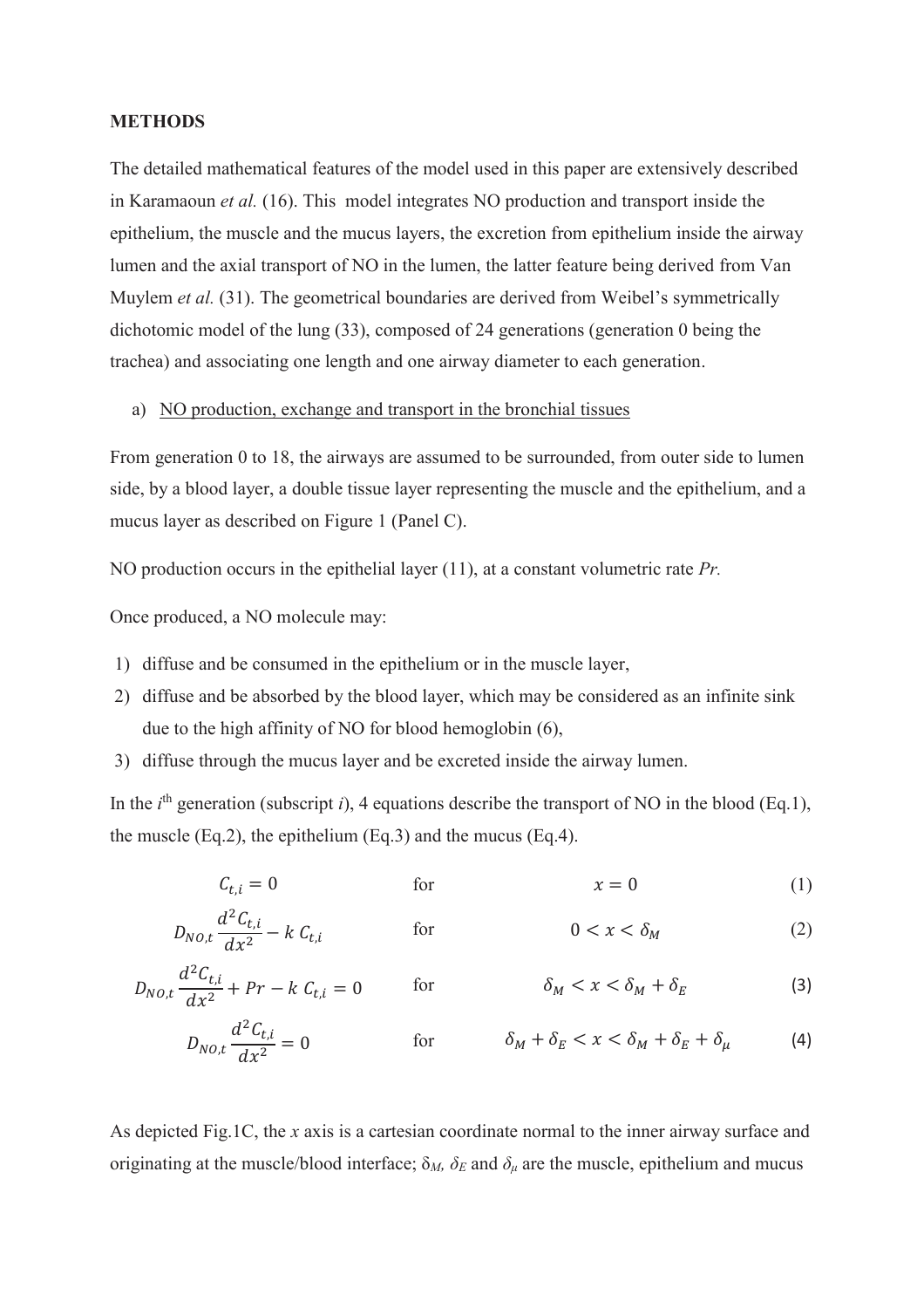thicknesses, respectively.  $C_t$ , is the NO concentrations in the tissue,  $D_{NO,t}$  is the diffusion coefficient of NO in the tissues and mucus assimilated to water, *k* is the kinetic constant of the reaction consuming NO in the epithelium and muscle tissues. Indeed, this reaction was shown to mainly happen with superoxide and metalloproteins and to be of the first order with respect to NO concentration  $(3)$ .

These equations are written using a quasi-steady state approximation, in cartesian coordinates. These two assumptions are extensively discussed in Karamaoun *et al.* (16).

#### b) Tissue-air interface

In the airways, the tissue-air interface corresponds to  $x = \delta_M + \delta_{E+} \delta_\mu$ . Assuming a thermodynamic equilibrium between the NO concentration dissolved in the tissue (*Ct*) and the lumen gaseous (*C*) NO concentration, the following equation can be written, for the *i*th generation,

$$
C_{t,i}(x = \delta_{M,i} + \delta_{E,i} + \delta_{\mu,i}) = \lambda_{t:air} C_i
$$
\n(5)

The equilibrium constant  $\lambda_{\text{tair}}$ , is based on the Henry's constant for NO in water.

The expression of the NO flux density between the bronchial wall and the gas phase, expressed in m.s<sup>-1</sup>, can thus be established, based on the NO concentration at the interface (29), as

$$
J_{air,i} = -\gamma D_{NO,t} \frac{dC_{t,i}}{dx} \left| (x = \delta_{\mu,i} + \delta_{E,i} + \delta_{M,i}) \right| \tag{6}
$$

where *γ* is a dimension factor allowing to express  $J_{\text{air}}$  in m.s<sup>-1</sup> (16). An airway epithelial production (*J*air) is considered up to generation 18. Beyond, the NO production is assumed to come from the alveolar epithelium.

In the alveoli, for the *i*<sup>th</sup> generation, the NO exchange flux density between the alveolar wall and the gas phase, expressed in m.s<sup>-1</sup>, can be written, following Van Muylem *et al.* (31), as

$$
J_{\rm alv} = (P_{\rm alv} - U_{\rm alv}C)/S_{\rm alv,tot}
$$
\n<sup>(7)</sup>

where  $P_{\text{alv}}$  is the total alveolar production rate and  $U_{\text{alv}}$  is the NO consumption in the alveolar tissues.  $S_{\text{alv,tot}}$  is the total lateral surface of the alveoli, calculated from the Weibel's data (33), assuming an alveolar diameter of 0.2 mm.

#### c) Axial NO transport in airway lumen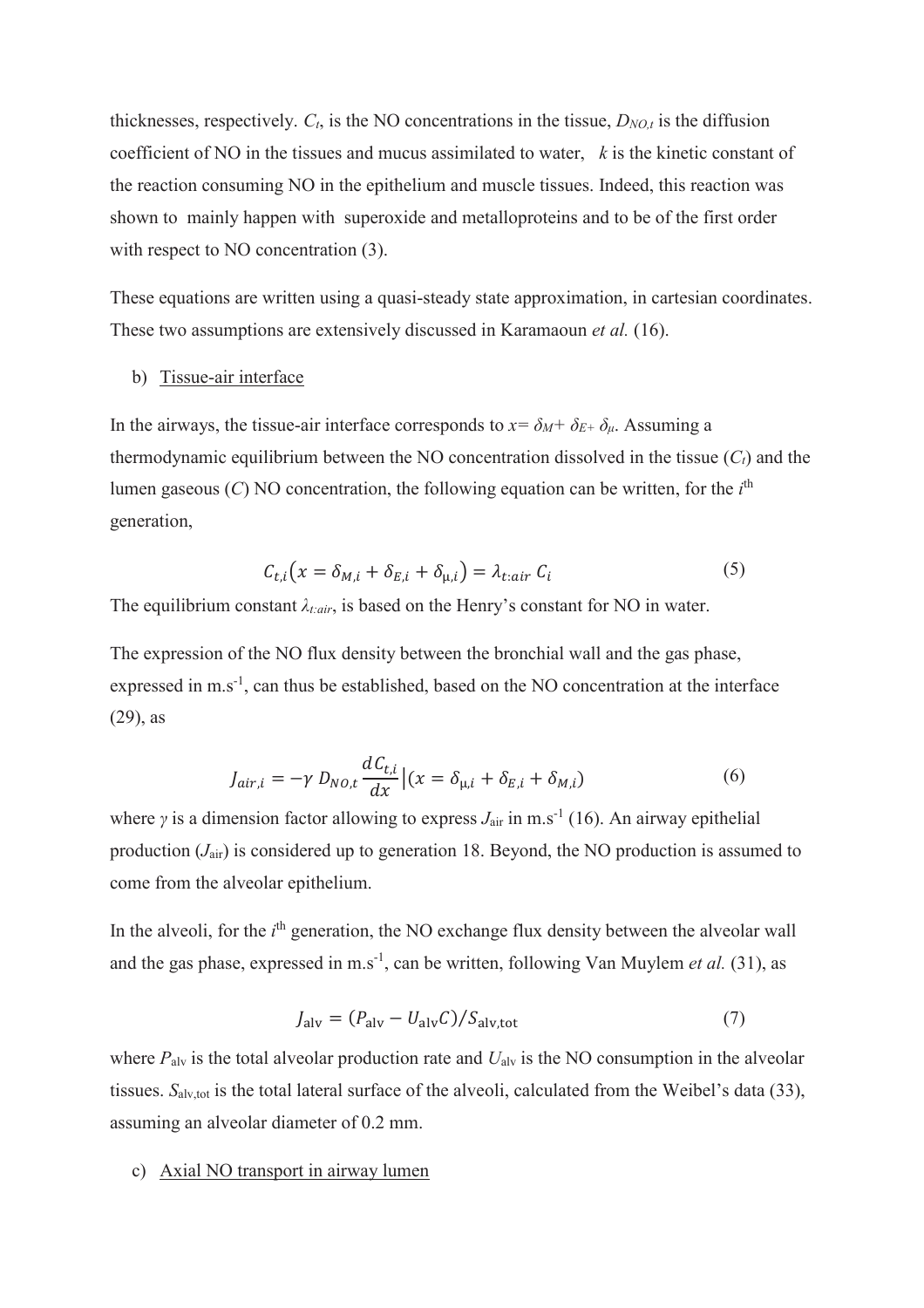Eq. 8 describes the axial diffusion-convection transport for NO in the *i*th generation.

$$
\frac{\partial C_i}{\partial t} = -\frac{Q_i}{\Omega_i} \frac{\partial C_i}{\partial z} + D_{NO,air} \frac{\Omega'_i}{\Omega_i} \frac{\partial^2 C_i}{\partial z^2} + \frac{1}{L_i \Omega_i} (J_{alv,i} S_{alv,i} + J_{air,i} S_{air,i}) \tag{8}
$$

where *z* is the axial coordinate originating at the alveolar end and *t* is the time. *Q* is the air flow; Ω, Ω' and *L* are the total cross-sectional area (bronchi + alveoli), the airway crosssectional area and the length of the generation, respectively. *DNO,air* is the molecular diffusion coefficient of NO in air.  $S_{air,i}$  and  $S_{alv,i}$  are the bronchial and alveolar lateral surfaces of the  $i<sup>th</sup>$ generation, respectively. *J*air and *J*alv are the NO exchange flux densities from airways (Eq.6) and alveoli (Eq.7), respectively. The model is radially expansible during a respiratory cycle. Thus  $Q, \Omega, \Omega, S_{\text{air}}, S_{\text{alv}}, J_{\text{air}}$  and  $J_{\text{alv}}$  are time dependent.

The hypotheses on which Eq.8 relies may be found in (31). Solving Eq.8 provides NO concentration in any lung generation and for any respiratory phase.

#### d) Airway caliber change

This layered model is a dynamic model, which can be used to simulate an airway caliber change in any bronchial generation. The outer radius of an airway is  $R_{\mu} + \delta_{\mu} + \delta_E + \delta_M$ ,  $R_{\mu}$  being the inner radius (see Fig.1C). During a bronchoconstriction, the surrounding muscle is contracting. Its shortening leads to a decrease of the outer radius, thus of the radii of each layers. Due to the volume conservation in each layer, their thicknesses ( $\delta_{\mu}$ ,  $\delta_{\rm E}$  and  $\delta_{\rm M}$ ) increase, reducing the inner radius  $R_{\mu}$  to a larger extent than the outer radius.

A constriction coefficient  $\beta$  was defined, for the *i*<sup>th</sup> generation, as

$$
\beta_i = 1 - \frac{R_{\mu,i}^2}{R_{\mu,i,0}^2} \tag{9}
$$

The subscript 0 indicates that the radius is evaluated with no bronchoconstriction occurring. Thus, β compares the effective occlusion of the lumen before and after constriction,  $β = 0$ indicating no constriction, and  $\beta = 1$  indicating a total occlusion of the bronchus.

Bronchoconstrictions were simulated by comparing baseline  $(\beta=0)$  to obstructed state (with a given  $\beta$ ) and bronchodilations were simulated by comparing an obstructed state (with a given  $\beta$ ) to a non-obstructed state ( $\beta$ =0). In this way, 0< $\beta$ <1 may be used to characterize the two situations.

#### e) Numerical simulations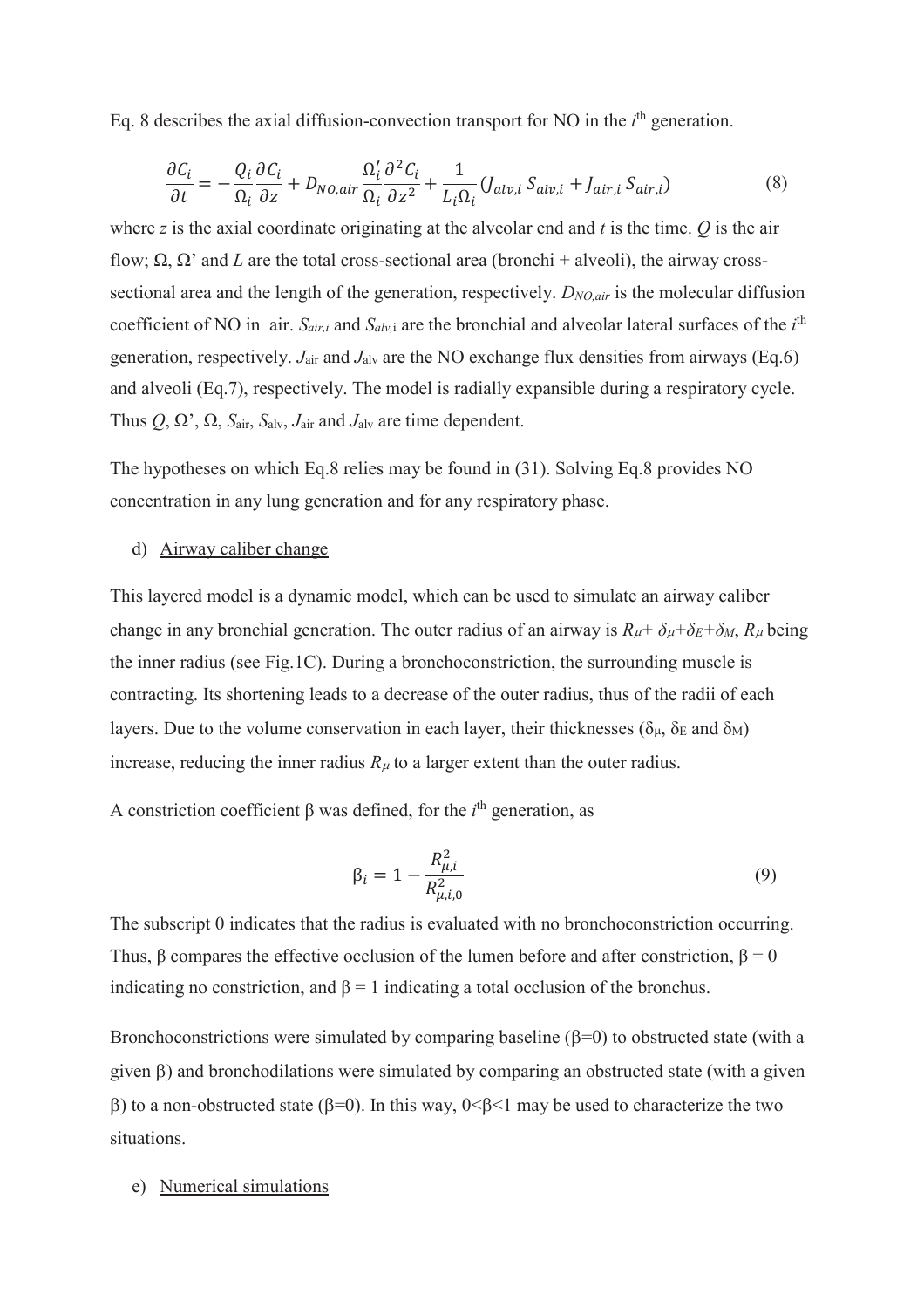The NO diffusion-convection equation (Eq.8) is solved numerically in a dimensionless form, in order to accelerate and stabilize the computations. An extensive description of the equations solving and an access to the associated Mathematica® codes can be found in Karamaoun *et al.* (16).

The simulations were performed with a 2 s inspiratory time of at a constant flow of 500 ml.s<sup>-1</sup> directly followed by a 20 s expiration at a constant flow of 50 ml.s<sup>-1</sup>. The values and dimensions of the parameters common to all generations are presented in Table 1.

The following outcomes were considered:

- The total flux of NO in the *i*<sup>th</sup> generation:  $JawNO_i = J_{air,i}.S_{air,i}$  (see Eq.6 and 8).
- The exhaled nitric oxide concentration,  $F_F NO$ , measured for an expiratory flow equal to 50 ml.s<sup>-1</sup>. F<sub>E</sub>NO was defined as the NO concentration at the onset of the model (generation 0) at the end of expiration. The NO production per epithelial volume *Pr* and consumption coefficient  $k$  were adjusted in order to yield  $F<sub>E</sub>NO$  equal to 15 ppb in baseline conditions (*i.e.*  $\beta = 0$  and without mucus layer)

The expiratory flow for  $F<sub>E</sub>NO$  computation is in line with the guidelines (2). The latter also recommend an inspiration up to total lung capacity (instead of 1 liter) and  $F<sub>E</sub>NO$  computed as the mean expiratory plateau measured for at least 3 s during an expiration of at least 6 s (instead of a single value after 20 s expiration). The impact of the deviations from these recommendations on simulated  $F<sub>E</sub>NO$  was evaluated in (31) and shown to be trivial.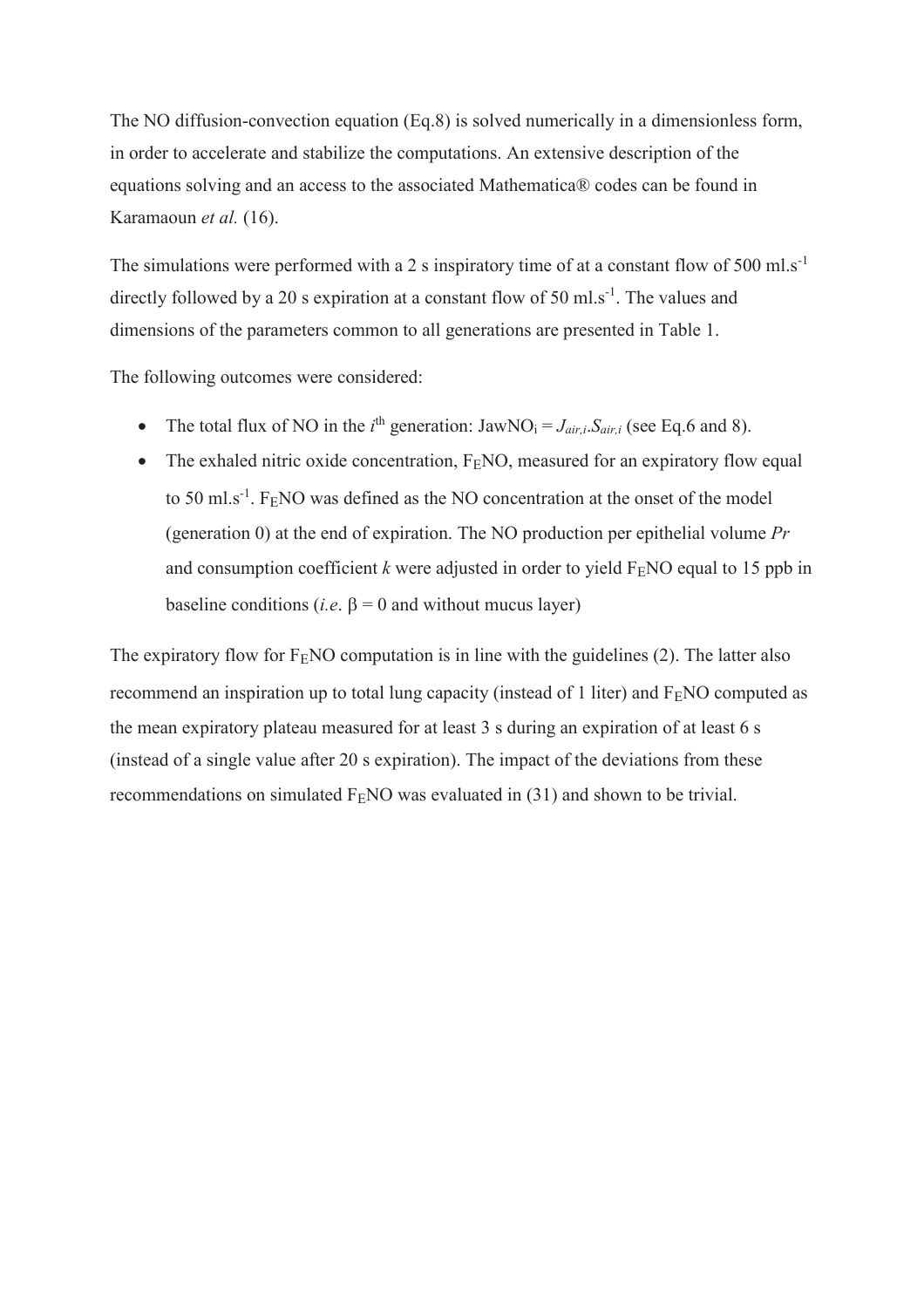#### **RESULTS**

Table 2 summarizes bronchoconstriction simulations, giving the parameter considered, whether or not mucus layer or bronchoconstriction was involved, the site on which mucus layer or bronchoconstriction is acting, and the associated figure.

1) *Impacts of bronchoconstriction and mucus layer on total NO flux (JawNO)*

Figure 2 shows how a moderate ( $\beta$ =0.5) and a marked ( $\beta$ =0.9) constriction are acting on a bronchiole of generation 16, without (Panel A) or with (Panel C) a mucus layer. The red arrows allow appreciating JawNO reduction between the epithelium and the airway lumen. Panels B and D show JawNO as a function of the generation number in baseline and constricted situations with (Panel D) and without (Panel B) a  $15 \mu m$  thick mucus layer coating the epithelium from generations 0 to 18.

2) *Impacts of bronchoconstriction and mucus layer on F<sub>E</sub>NO* 

Figure 3 evaluates the distinct effects of bronchoconstriction and mucus layer on  $F<sub>E</sub>NO$ . Panel A shows the impact of bronchoconstriction (moderate and marked) progressively penetrating the bronchial tree free from mucus. Panel B presents the effect of a mucus layer on  $F<sub>E</sub>NO$  up to a given generation without muscle contraction and for different mucus thicknesses.

*3) Mucus layer and bronchoconstriction interaction effect on F*E*NO* 

Figure 4A presents the impact of a marked bronchoconstriction  $(\beta=0.9)$  progressively penetrating the bronchial tree whereas a mucus layer is coating generations 0 to 18. Different mucus thicknesses (including no mucus) were considered. Figure 4B shows the effect on F<sub>E</sub>NO of a marked bronchoconstriction ( $\beta$ =0.9) from generations 0 to 18 whereas a mucus layer is progressively coating the bronchial tree.

*4) Distinct response patterns to bronchodilation:* 

Figure 5 summarizes the effects of an acute bronchodilation from a baseline constricted state (given  $\beta$ ) to a non-constricted state ( $\beta$ =0) as a function of mucus thickness (abscissa) and baseline bronchoconstriction amplitude  $(\beta, \text{ordinate})$ . The solid lines delineate the combinations of mucus thickness and  $\beta$  yielding a given F<sub>E</sub>NO change (in % from baseline) after bronchodilation. These iso-change lines are interrupted at regular intervals by the considered value of  $F<sub>E</sub>NO$  change. By example, the lower iso-line on Panel D corresponds to a 5% FENO decrease (-5) and the upper line to a 15% decrease (-15). Panels A, B, C differs by the area of the bronchial tree on which the bronchodilation applies: from generation 0 to 6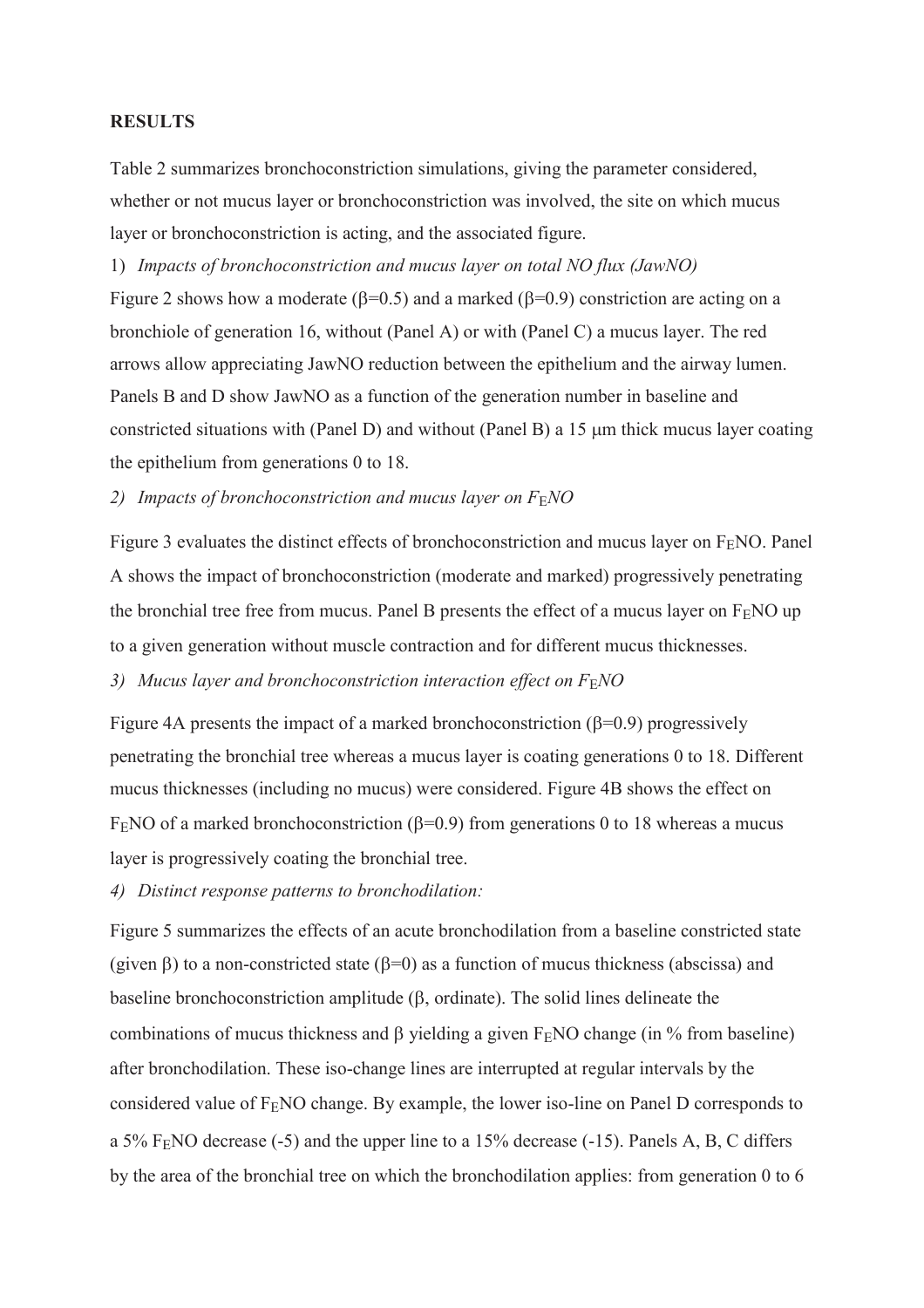(central airways), 0 to 15 (up to terminal bronchioles), and 0 to 18 (up to intra-acinar airways), respectively, all with a mucus layer coating generation 0 to 18. Panel D is analogous to Panel C with a mucus layer coating only generation 0 to 14. Iso-lines are colored as a function of  $F<sub>E</sub>NO$  behavior: blue for a non-significant  $F<sub>E</sub>NO$  change, green for  $F<sub>E</sub>NO$ increase of at least 10% and red for F<sub>E</sub>NO decrease of at least 10% after bronchodilation.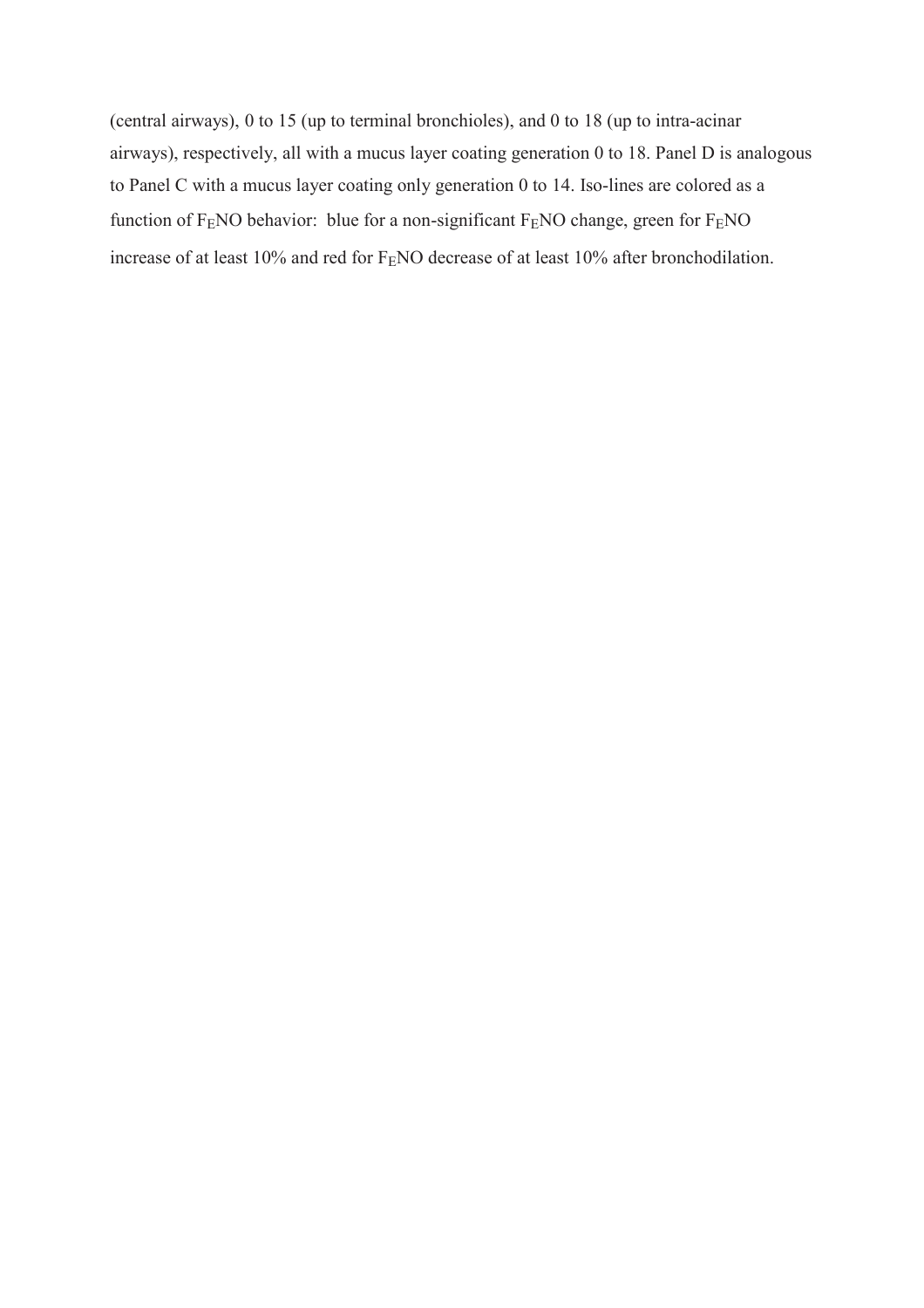#### **DISCUSSION**

The simulations presented in this work theoretically support the innovative concept that  $F<sub>E</sub>NO$ may play a role as a functional marker of acute airway caliber change, not implying change in inflammatory status. Indeed, the present work showed that caliber change may account for acute  $F<sub>E</sub>NO$  changes evidenced by experimental findings  $(7, 12, 13, 20, 30)$ .

The first models of NO production and transport, notably accounting for the acute  $F<sub>E</sub>NO$ dependence on expiratory flow (28), were two-compartment models, *i.e*. conducting airways and alveolar zone, which considered only NO transport by convection (14, 15, 22, 29). Further models (26, 31) introduced axial diffusion transport and more realistic boundary conditions based on the Weibel's symmetrical morphometrical model (33). The present model (16) is the combination of the axial NO transport model (31) in the airway lumen and of the NO diffusion inside the airway tissues surrounding the lumen, the last feature being inspired by the Tsoukias *et al.* epithelial model (29). NO produced in the epithelium is either consumed (3), or is transported by diffusion to the blood surrounding the airways (considered as an infinite sink), or to the airway lumen where it is excreted through the epithelial surface. So, instead of being imposed as in previous models, the NO flux from the epithelium into the lumen (currently called JawNO), that enriches alveolar air during expiration, is depending on NO production and consumption inside the epithelium tissue and on the physical and geometrical properties of the tissue/air interface. Moreover, the present model allows to evaluate the effect of an airway caliber change on JawNO and  $F<sub>E</sub>NO$  by simulating the shortening or lengthening (contraction and relaxation) of the muscle layer surrounding the airway which, in turn, impacts the thickness of the epithelial layer and its interface area with the airway lumen. A previous model tackled the issue of bronchoconstriction effect on  $F<sub>F</sub>NO$ (32). However, it was dedicated to axial NO transport and only allowed to present different scenarios, resulting from somehow arbitrary assumptions about how JawNO might be affected by bronchoconstriction.

The present model shows that JawNO is mechanically, *i.e*. without NO production change, reduced by the decrease of the available epithelial surface through which NO is diffusing, this reduction being linked to the bronchoconstriction amplitude. Noteworthy, this effect becomes significant only in the small airways where the greater amount of production is concentrated.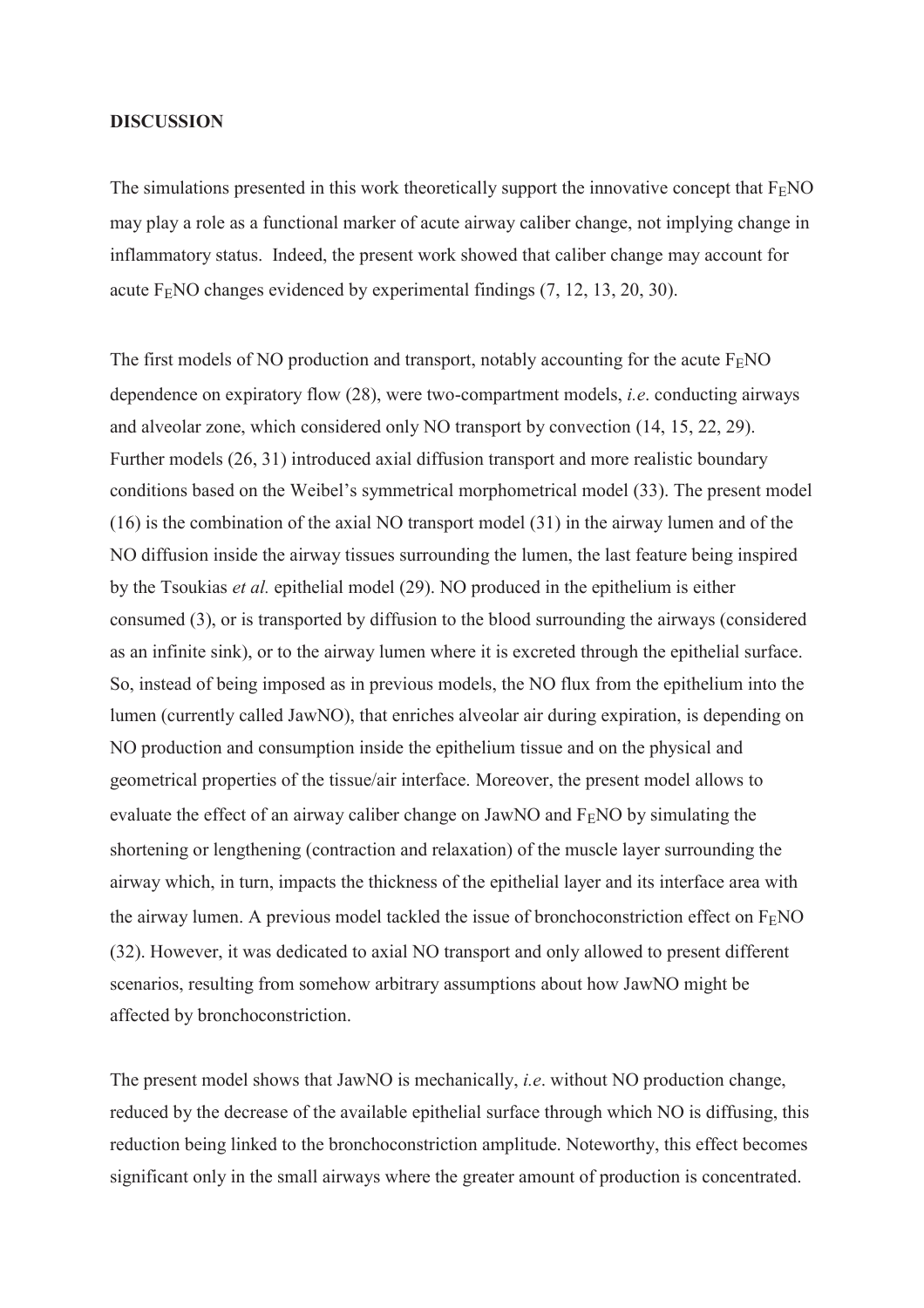The present model also showed that a mucus layer, not considered in previous models, dramatically affects JawNO in the small airways.

Up to the pre-acinar small airways, *i.e.* generations 15-16, F<sub>E</sub>NO decreases as a function of the bronchoconstriction amplitude and location, the deeper acts the bronchoconstriction, the greater is the  $F<sub>E</sub>NO$  decrease. This was experimentally observed with airway challenges using different provocative agents acting on different sites of the peripheral airways (19, 30), with comparable degrees of bronchoconstriction in the same subjects.

When constriction penetrates deeper, the axial molecular diffusion in peripheral airways begins to play a crucial role as already emphasized by previous models (26, 31). Indeed, during expiration, the NO concentration gradient between pre-acinar bronchioles and the alveolar compartment induces a NO diffusion flux, the so-called "back-diffusion", towards alveoli through intra-acinar airways, removing NO molecules from the expiration flow. Acinar airway constriction impairs the back-diffusion, by reducing the surface through which diffusion occurs, and allows more NO molecules to be expired. Consequently,  $F<sub>F</sub>NO$ increases despite an overall JawNO decrease.

Besides airway caliber change, a unique feature of the present model is the opportunity to consider a mucus layer (assimilated to water) coating the airway epithelium. Indeed, an increased and more peripheral mucus layer with goblet cell hyperplasia has been evidenced in chronic asthma, even mild, compared to healthy subjects (1, 9). This layer increases the length of the diffusion pathway from epithelium to the lumen, resulting in a reduction of both JawNO and  $F<sub>E</sub>NO$ , even when it occurred in the acinus (up to generation 18). Indeed, even a relatively thin layer may impair NO diffusion from the epithelium into the lumen but will not greatly affect the axial back diffusion flux. Compared to a situation without mucus and for a given airway caliber reduction up to pre-acinar airways, the presence of a mucus layer amplifies F<sub>E</sub>NO decrease by 200 to 300%. Moreover, if constriction goes deeper into the acinus, no more  $F<sub>E</sub>NO$  increase occurs. To allow  $F<sub>E</sub>NO$  increase due to intra-acinar constriction, the mucus layer has to be no more distal than the 14-15 generations.

Though back-diffusion was evidenced by heliox experiments in healthy subjects (17, 25) and in asthma patients (17), a  $F<sub>E</sub>NO$  increase due to intra-acinar caliber reduction has never been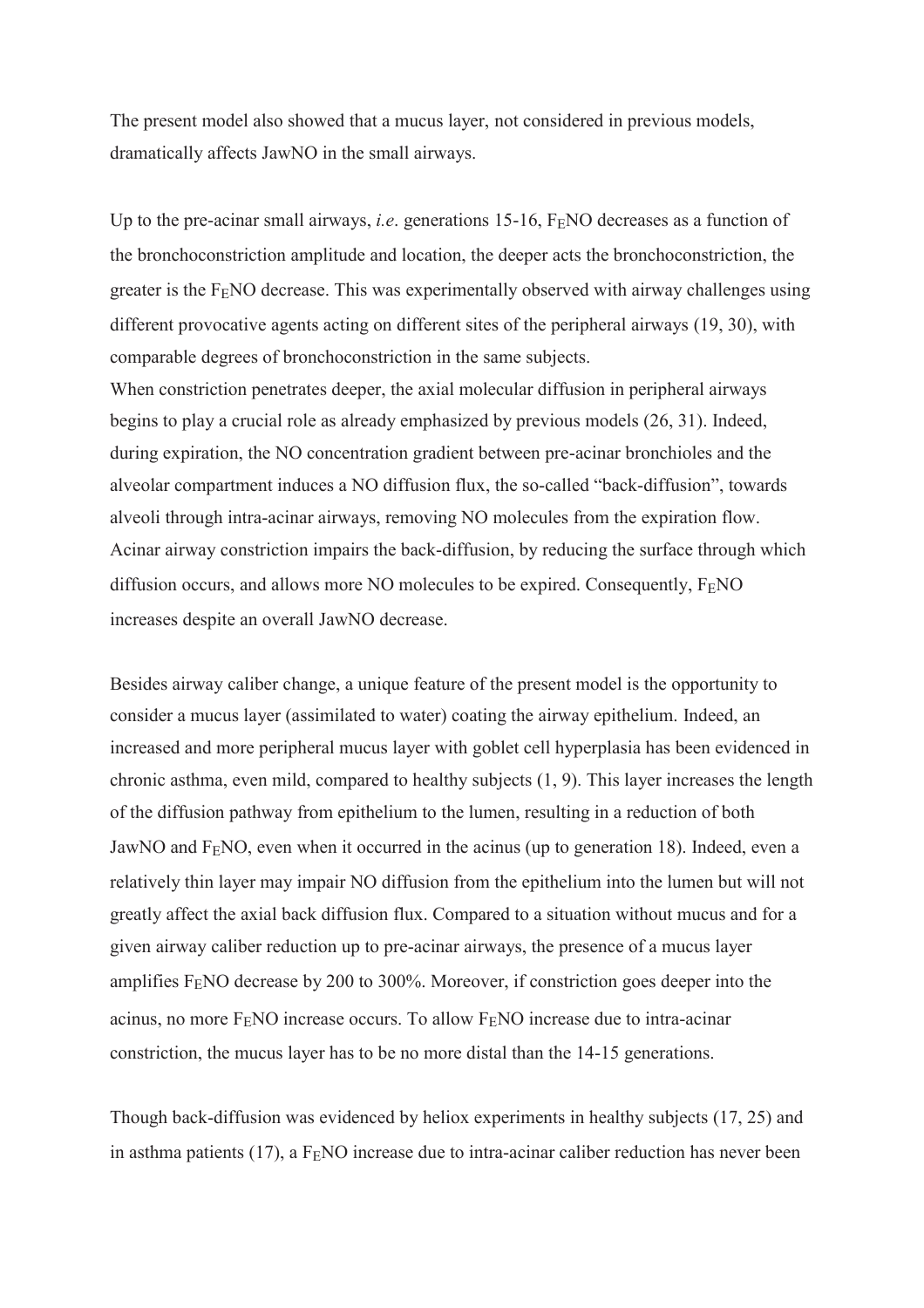experimentally observed, likely because no currently used provocative agent has such a peripheral effect. Fortunately, the mirror manoeuver, *i.e*. an acute bronchodilation going from a baseline constricted state to a non- (or less) constricted state, was shown, by ventilation distribution tests, to act up to intra-acinar airways in one third of a cohort of asthma patients. These patients concomitantly exhibited a marked  $F<sub>F</sub>NO$  decrease. The two other thirds of asthma patients exhibited an increase or no change in  $F<sub>F</sub>NO$  (20). These observations constitute the opportunity to theoretically estimate whether combinations of mucus thickness and bronchodilation amplitude may mimic them and whether they may be informative about the location of the bronchodilation. This is the purpose of Figure 5 which presents, as contour plots, the combinations of mucus thickness and bronchodilation amplitude yielding a given FENO change. These combinations were simulated for a central dilation (Fig.5A, generations 0 to 6), a dilation up to pre-acinar bronchioles (Fig.5B, generations 0 to 15), and up to intraacinar airways (Fig.5C, generations 0 to 18). In panels A to C, dilation is associated with mucus coating generations 0 to 18 and, panel D, with mucus coating only generations 0 to 14. Though some very specific  $\beta$ /mucus thickness combinations may lead to a non-significant F<sub>E</sub>NO change after peripheral bronchodilation (Panel B and C), it came out that this feature is likely associated with dilation of central airways (blue lines in Fig5A). Conversely, a substantial F<sub>E</sub>NO change, whatever the direction of the change, rules out a dilation limited to central airways.  $F<sub>E</sub>NO$  decrease (red lines) is associated only with intra-acinar airways dilation (Fig.5D and 5C), even moderate, which boosts the back-diffusion and, thus, removes more NO molecules from the expiratory flow. It is to be noted that this effect is not observed if a substantial mucus layer goes further than the  $14<sup>th</sup>$  generation. F<sub>E</sub>NO increase (green lines) is also always linked to peripheral airways. It may be essentially observed with marked dilations in pre-acinar airways (Fig.5B), for a large range of mucus thicknesses, but also in intra-acinar airways if a thick mucus layer is present. Altogether, the present simulations confirmed the link between distinct  $F<sub>E</sub>NO$  behaviors that were experimentally evidenced after bronchodilation, and specific sites of actions (20), which opens the way to a very simple and informative test, *i.e*. NO measurement before and after acute bronchodilation. Moreover, they allowed making assumptions about the presence of a mucus layer in very peripheral airways, relevant issue (23) out of the reach of classical lung function tests.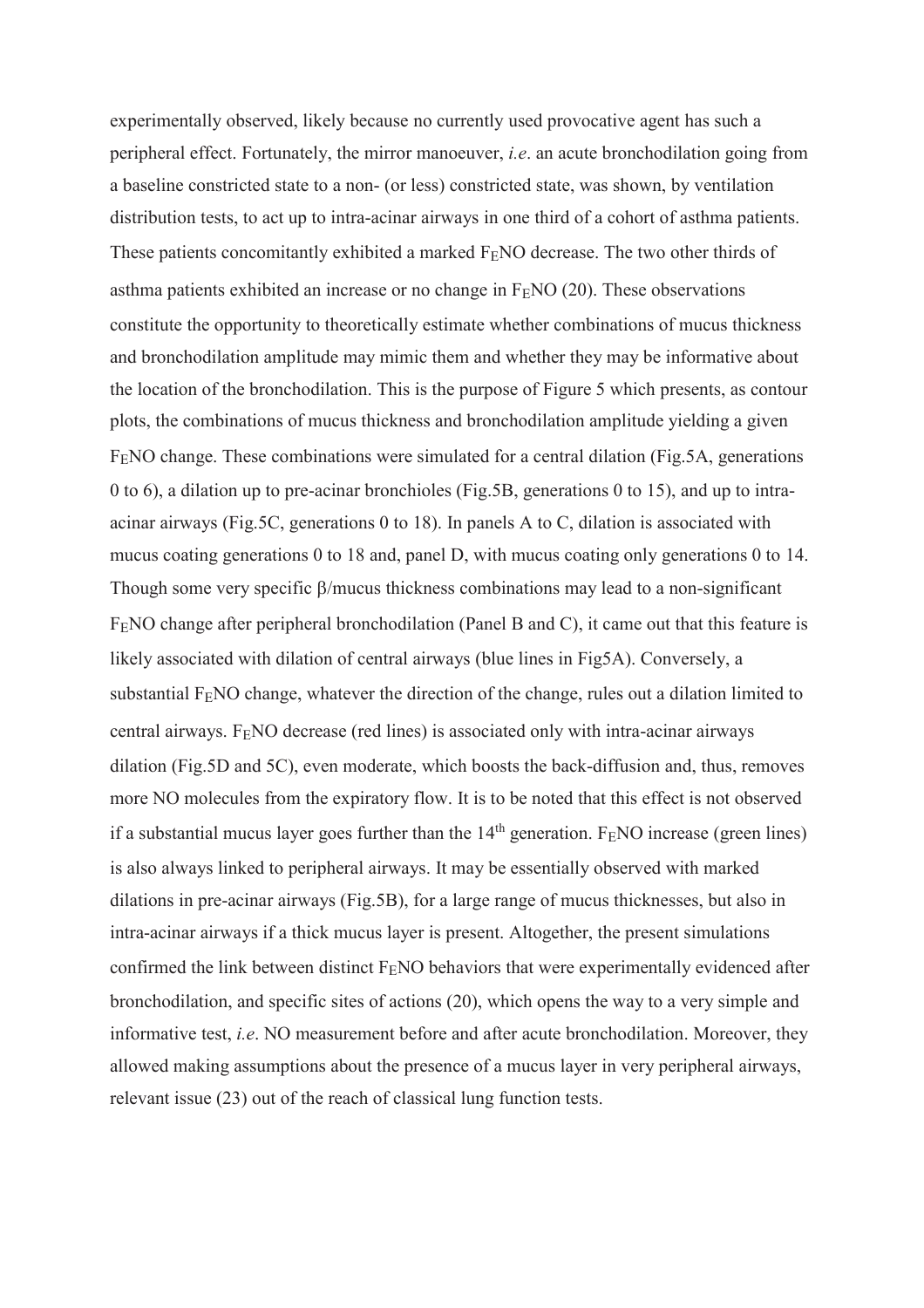Like all model studies, this work has limitations essentially consisting in over-simplifications. We considered a constant epithelial thickness along the bronchial tree and a constant NO production per unit epithelial volume. This may have led to overestimate the NO production in the very peripheral airways. However, in healthy subjects, Boers *et al.* (5) found an increasing number of Clara cells in terminal to respiratory bronchioles and Shaul *et al.* (24) showed that endothelial NO synthase (eNOS) is expressed in cultured cells of the same lineage than Clara cells (NCI-H441 human bronchiolar epithelial cells). This suggests an increase of NO production in peripheral airways that is likely amplified in asthma patients (30). Finally, the distribution of NO production assumed in the present simulations is very close to that deduced from experimental data (18, 30). We also considered a constant mucus layer thickness in central as well as in peripheral airways. However, it appeared that the mucus layer in the central airways barely affected JawNO or  $F<sub>E</sub>NO$ , whatever its thickness. In peripheral airways we considered mucus thickness up to  $15\mu m$  which may seem overestimated. Indeed, a 15  $\mu$ m thick layer would represent  $\pm 10\%$  of a 16<sup>th</sup> generation bronchiole lumen area where ±5% is typically described in asthma patients (1). However, we assimilated mucus to water, which certainly overestimated the NO diffusivity through the mucus. The decrease of NO diffusivity with increased mucus density, not yet established should be included in further refinements of the model.

Finally, it is to be noted that this new role of  $F<sub>E</sub>NO$  as a marker of airway caliber change after an acute intervention is theoretically not limited to asthma.  $F<sub>E</sub>NO$ , a biomarker detectable even in the absence of inflammation, may be used to detect peripheral airway caliber change in other pathological situations, such as chronic obstructive disease, even with active smoking, or cystic fibrosis, in which  $F<sub>E</sub>NO$  is considered having no or little usefulness as an inflammatory marker. These certainly are opportunities for further developments.

In conclusion, the present simulations showed that the link between  $F<sub>E</sub>NO$  behavior after an airway caliber change and the localization (and the amplitude) of this change is theoretically sound. This opens the way for a new area of research in which  $F<sub>E</sub>NO$ , besides its undeniable utility as an inflammation marker, may play a new role as a peripheral functional marker.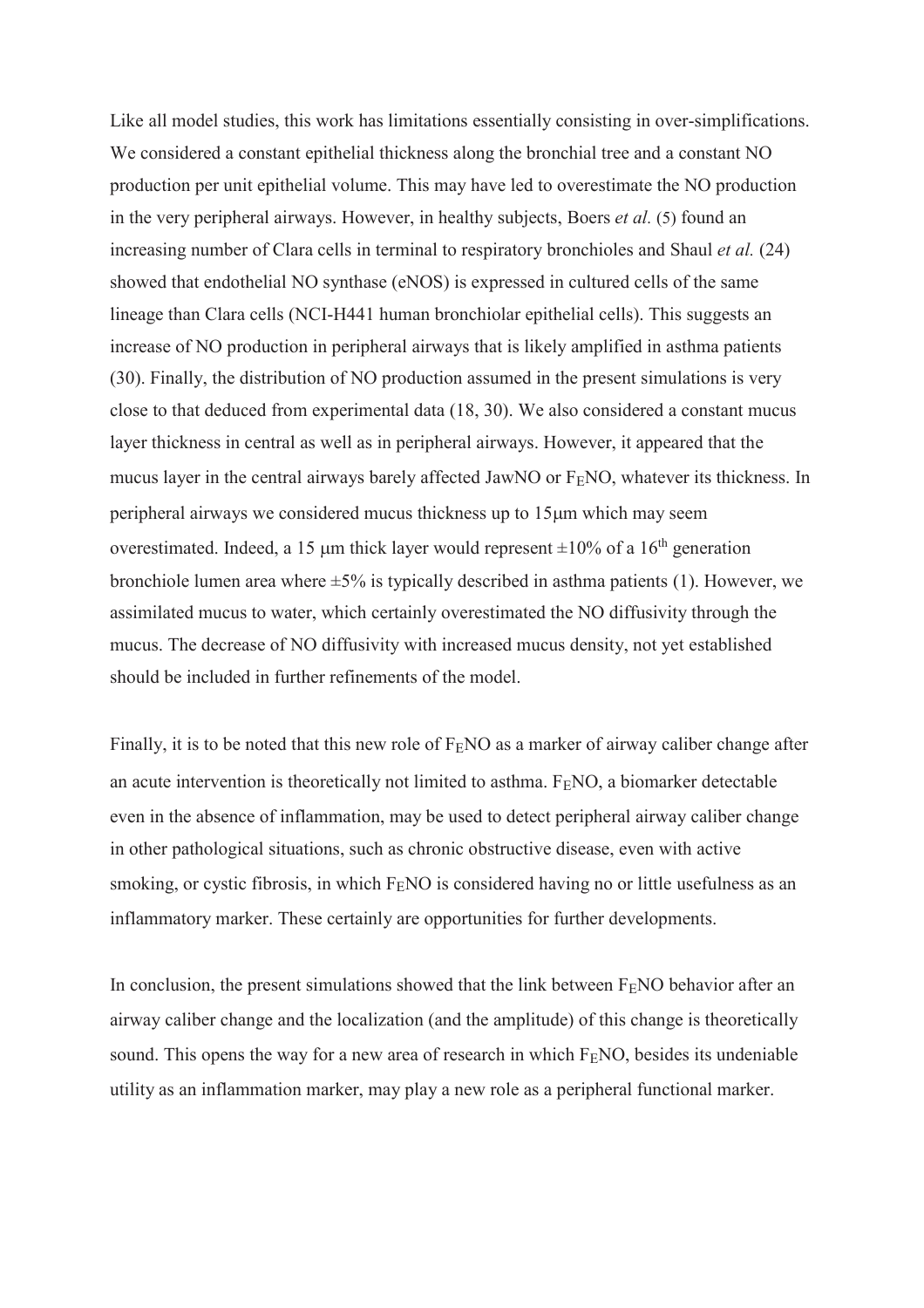# **LEGENDS TO THE FIGURES**

# Figure 1:

Schematic representation of an airway: Panel A: transversal cross-section. Panel B: longitudinal cross-section. The white zone is the airway lumen; the grey zone is the airway wall. The *z* axis is dedicated to the axial NO transport in the airway lumen. Panel C is a closeup of the rectangle of Panel A describing the structure of the airway wall. From outer to inner part: blood (where NO tissues concentration  $C_t = 0$ ), muscle (thickness  $\delta_M$ , no NO production and consumption  $-k.C_t$ , epithelium (thickness  $\delta_E$ , NO production per unit volume *Pr* and consumption –*k*.C<sub>t</sub>), mucus (thickness  $\delta_{\mu}$ , no production and no consumption). R<sub> $\mu$ </sub> is the radius of the unobstructed part of the airway lumen. The *x* axis is dedicated to the NO transport in the airway wall. J<sub>air</sub> is the NO flux density excreted into the airway lumen.

# Figure 2:

Panel A: cross-section of a generation 16 bronchiole without mucus layer, without constriction ( $\beta$ =0), with a moderate constriction ( $\beta$ =0.5), and with a marked constriction  $(\beta=0.9)$  from generations 0 to 18. Red arrows are proportional to JawNO. Panel B: JawNO as a function of the generation number for the constriction depicted on Panel A. Panels C and D: analogous to Panels A and B, with a mucus layer of 15  $\mu$ m thickness covering generations 0 to 18.

# Figure 3:

Panel A:  $F<sub>E</sub>NO$  change (in % of baseline) when a moderate (grey line) or a marked (black line) bronchoconstriction penetrates the bronchial tree (from generation 0 up to …) free from mucus. The baseline situation is  $\beta=0$ . Panel B: F<sub>E</sub>NO change (in % of baseline) when a mucus layer of 5 (light grey), 10 (dark grey) and 15 (black) µm thickness progressively coats the bronchial tree (from generation 0 up to ...) without muscle length change ( $\beta$ =0). The baseline situation is no mucus layer.

# Figure 4:

Panel A: F<sub>E</sub>NO change (in % of baseline) due to a marked bronchoconstriction ( $\beta$ =0.9) penetrating the bronchial tree (from generation 0 up to …) either without mucus (dashed line) or with a mucus layer of 5 (light grey), 10 (dark grey) and 15 (black) µm thickness coating the generations 0 to 18. Baseline situation is  $\beta=0$  and mucus layer, if any. Panel B: F<sub>E</sub>NO change (in % of baseline) due to a marked bronchoconstriction ( $\beta$ =0.9) from generations 0 to 18 when a mucus layer of 5 (light grey), 10 (dark grey) and 15 (black)  $\mu$ m thickness progressively coats the bronchial tree (from generation 0 up to ...). Baseline situation is  $\beta=0$ and mucus layer up to the given generation.

# Figure 5: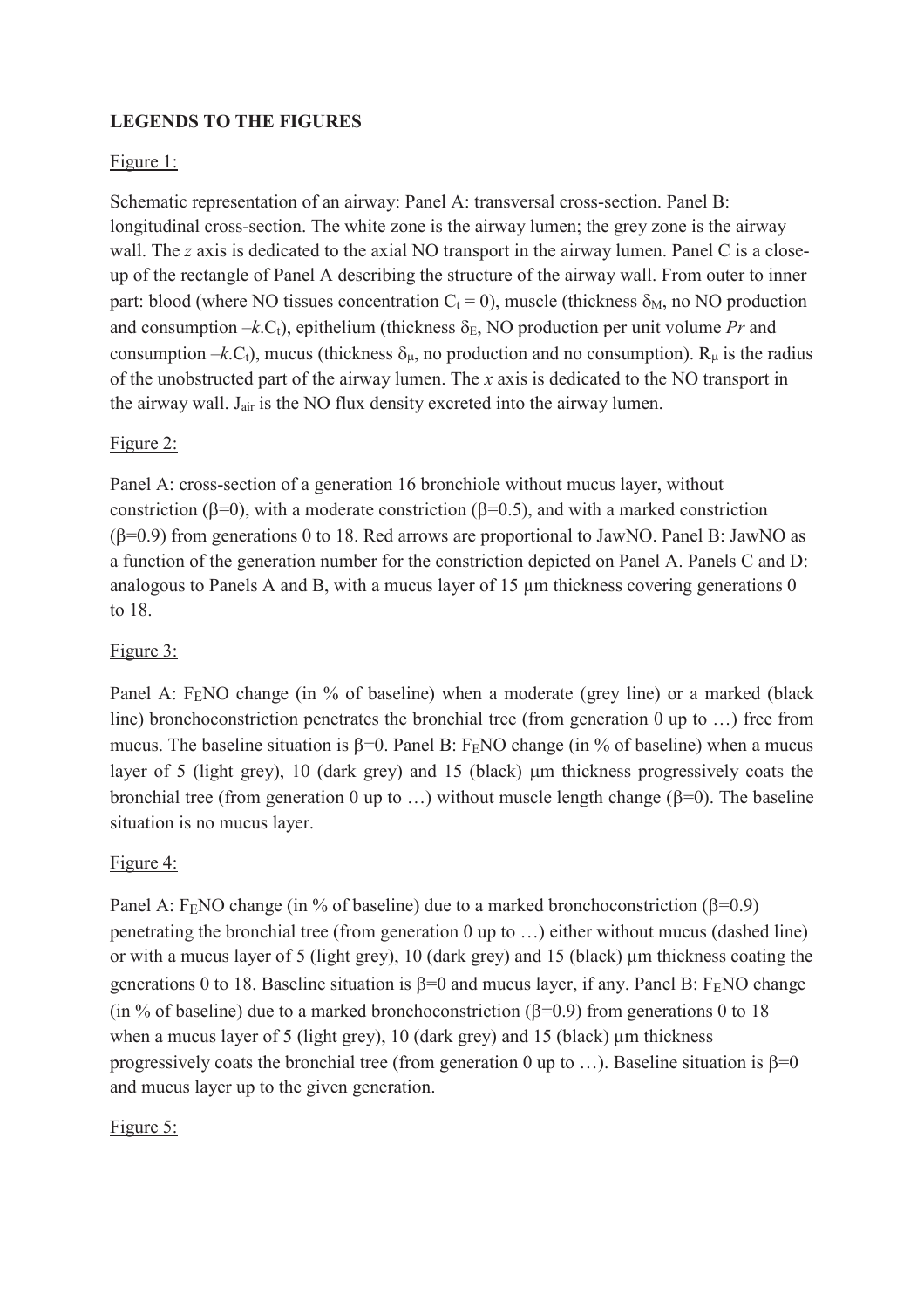Effect of an acute bronchodilation on  $F<sub>E</sub>NO$  from a baseline constricted state to a nonconstricted state. Panels A-D: contour plots of iso- $\Delta F_ENO%$  as a function of mucus thickness and baseline bronchoconstriction amplitude  $(\beta)$ . Panels A, B, C correspond to a baseline bronchoconstriction from generation 0 to 6, 0 to 15, and 0 to 18, respectively, with a mucus layer coating generation 0 to 18. Panel D is analogous to Panel C with a mucus layer coating generation 0 to 14. Color lines delineate the mucus thickness/ $\beta$  combinations corresponding to a non-significant  $F<sub>E</sub>NO$  change (blue lines), a  $F<sub>E</sub>NO$  increase (green lines) and a  $F<sub>E</sub>NO$ decrease (red lines) after bronchodilation.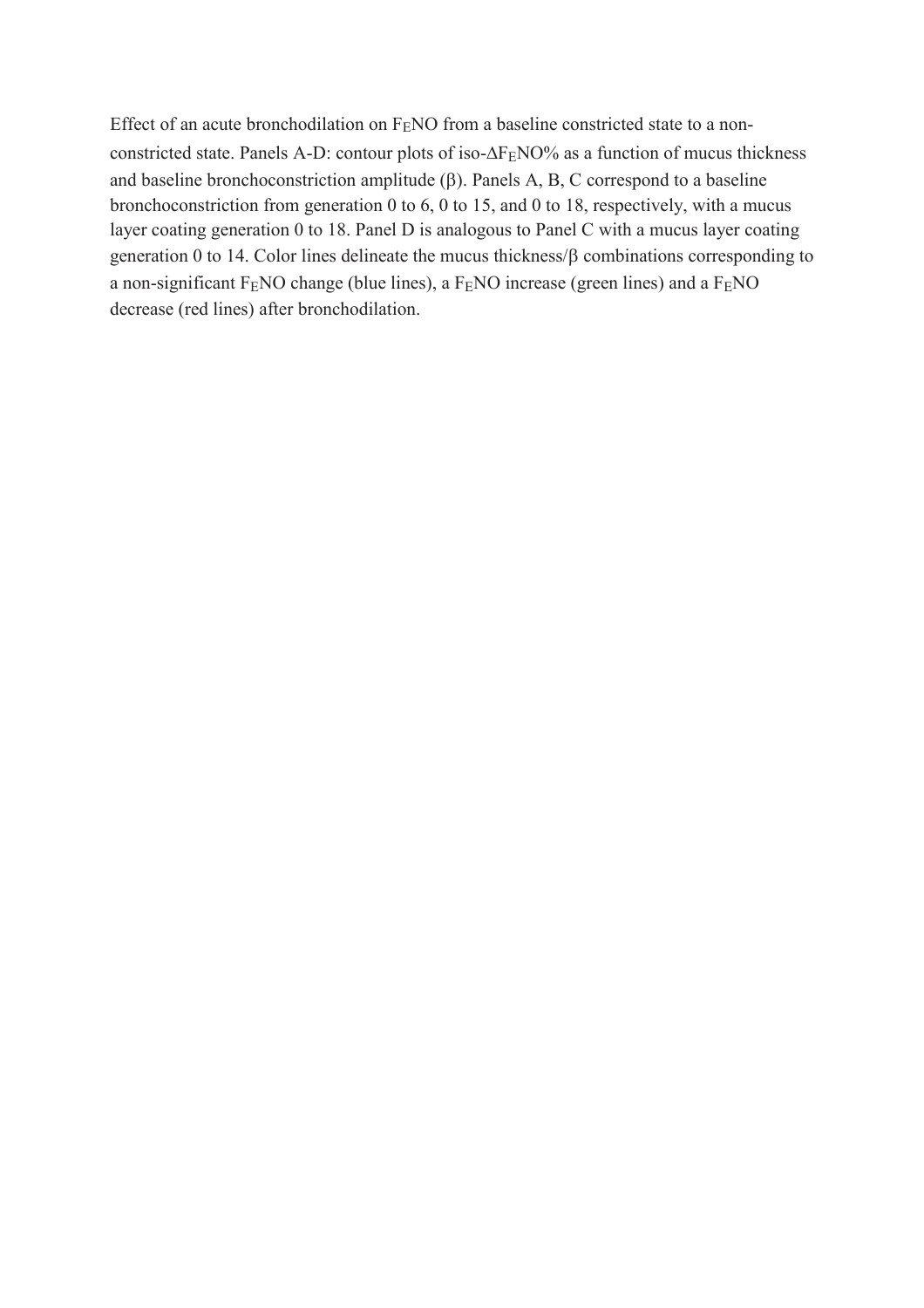| <b>Parameter</b>         | <b>Description</b>                                   | <b>Value</b>          | <b>Units</b>                         | <b>References</b> |
|--------------------------|------------------------------------------------------|-----------------------|--------------------------------------|-------------------|
| $\delta_{{\rm E},0}$     | Airway epithelium thickness                          | 0.0015                | cm                                   | (10)              |
| $\delta_{\rm M,0}$       | Muscle thickness                                     | 0.0030                | cm                                   | (10)              |
| $D_{NO,air}$             | NO diffusion coefficient in air                      | 0.217                 | $\text{cm}^2 \text{.} \text{s}^{-1}$ | (31)              |
| $D_{NO,t}$               | NO diffusion coefficient in tissues                  | $3.3 \times 10^{-5}$  | $\text{cm}^2 \text{.} \text{s}^{-1}$ | (29)              |
| $\gamma$                 | Correction factor                                    | $2.54510^{4}$         | $cm3$ .mol <sup>-1</sup>             | (16)              |
| $\mathbf k$              | Kinetic constant of NO<br>consumption in the tissues | 2.001                 | $s^{-1}$                             | Adapted from (29) |
| $\lambda_{\text{t:air}}$ | Tissue/air equilibrium constant                      | $1.64 \times 10^{-6}$ | $molNO.cm^{-3}$                      | Adapted from (29) |
| Pr                       | NO epithelial production per unit<br>tissue volume   | $5.1710^{-12}$        | $molNO.cm^{-3}.s^{-1}$               | Adapted from (29) |
| $P_{\rm alv}$            | Total NO alveolar production                         | $3.167\ 10^{-6}$      | $mINO.s-1$                           | (22)              |
| $U_{\rm alv}$            | NO consumption in alveolar<br>tissues                | 1558                  | $\text{cm}^3 \text{.} \text{s}^{-1}$ | (22)              |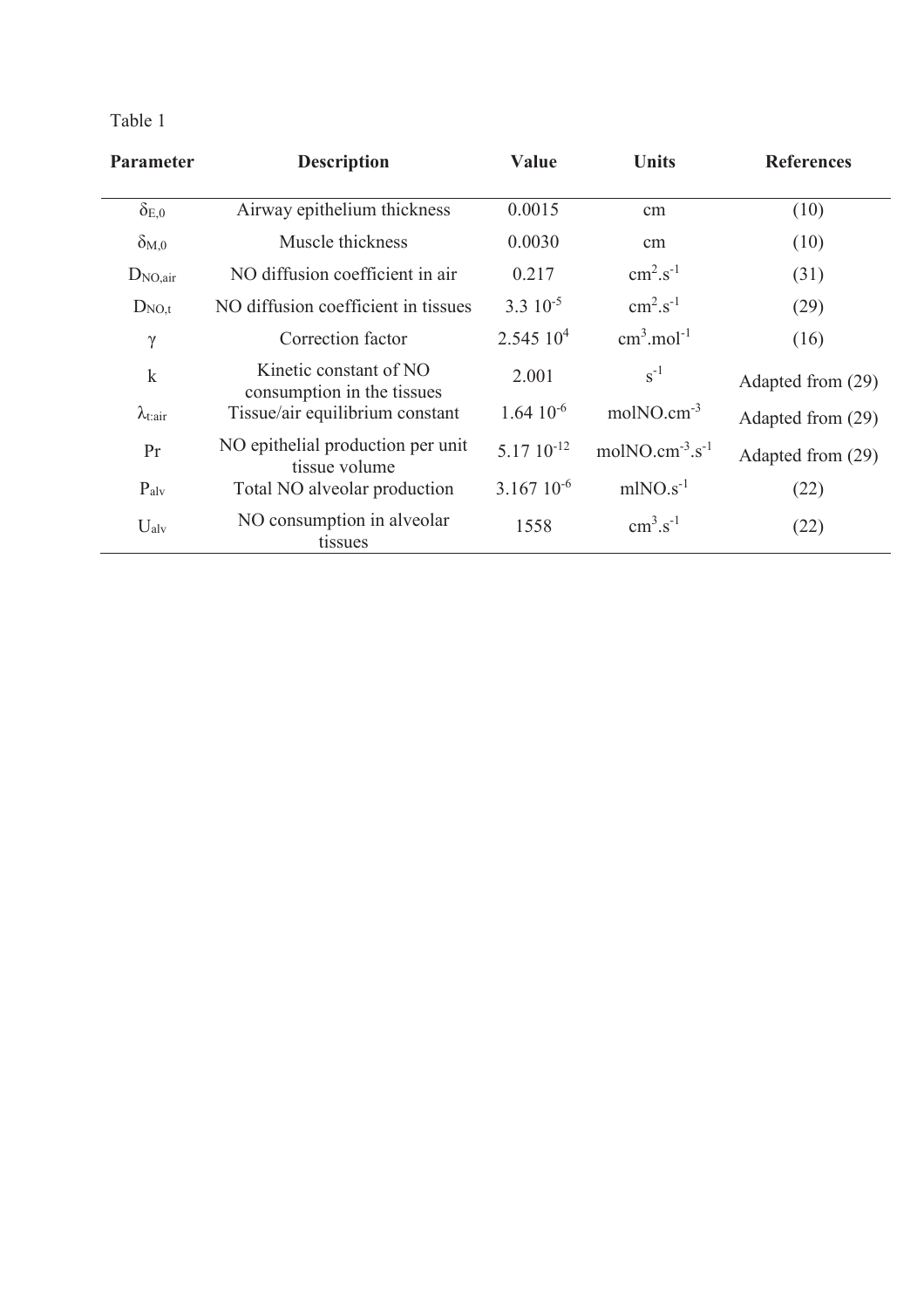| Figure   | Outcome           | Mucus<br>thickness | Localization* | Bronchoconstriction        | Localization <sup>*</sup> |
|----------|-------------------|--------------------|---------------|----------------------------|---------------------------|
| Fig2A/2B | JawNO             | no                 | ۰             | $\beta = 0.5; \beta = 0.9$ | $0 - 18$                  |
| Fig2C/2D | JawNO             | $5, 10, 15 \mu m$  | $0 - 18$      | $\beta = 0.5; \beta = 0.9$ | $0 - 18$                  |
| Fig3A    | F <sub>E</sub> NO | no                 | -             | $\beta = 0.5; \beta = 0.9$ | $0 - n^{**}$              |
| Fig3B    | F <sub>E</sub> NO | $5, 10, 15 \mu m$  | $0 - n^{**}$  | no                         | ۰                         |
| Fig4A    | F <sub>E</sub> NO | $5, 10, 15 \mu m$  | $0 - 18$      | $\beta = 0.9$              | $0 - 18$                  |
| Fig4B    | F <sub>E</sub> NO | $5, 10, 15 \mu m$  | $0 - n^{**}$  | $\beta = 0.9$              | $0 - 18$                  |

Table 2: Bronchoconstriction simulations summary

\* : generation number where mucus layer and/or bronchoconstriction are/is present; \*\*: from generation 0 up to a given generation n.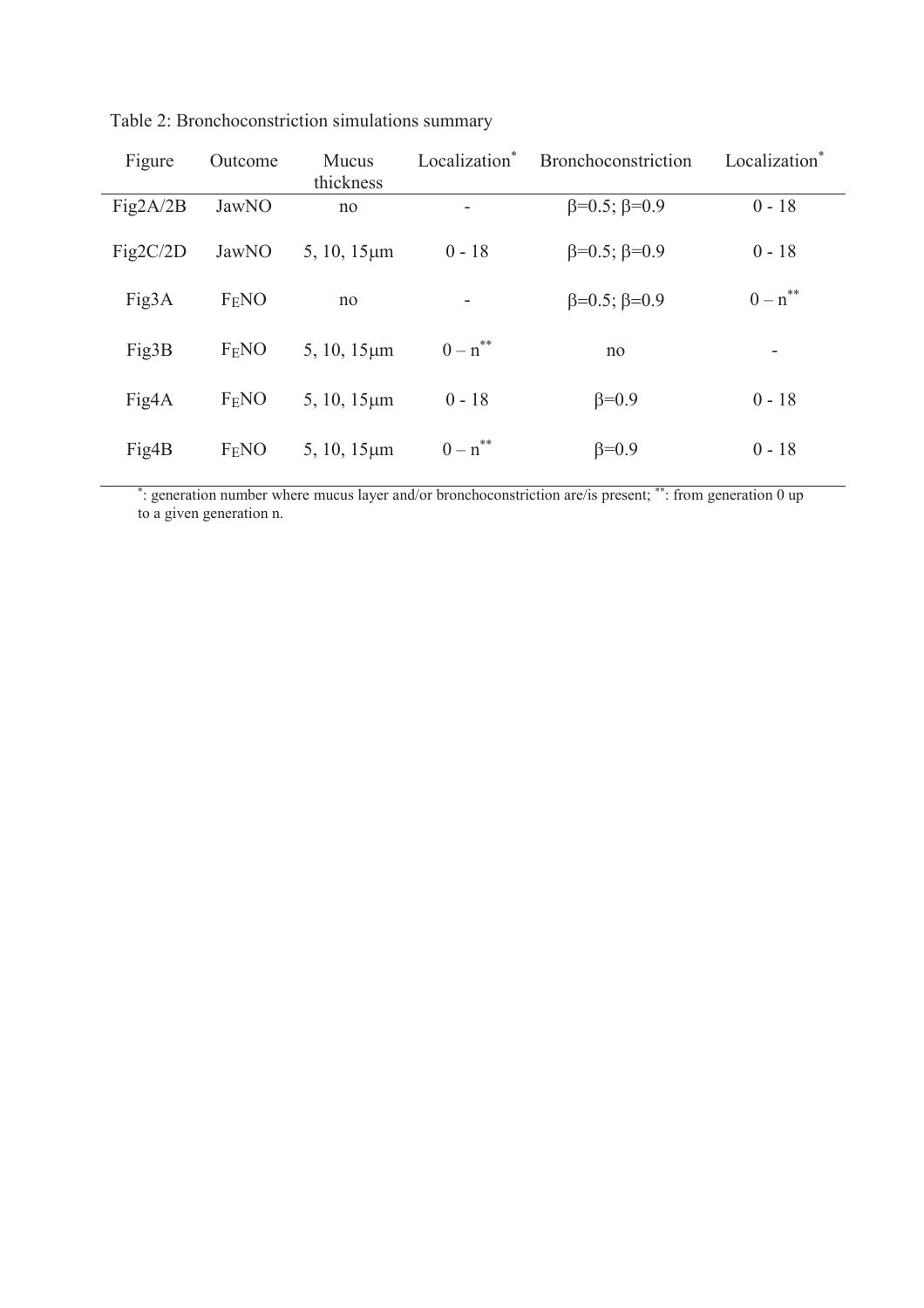# **REFERENCES**

1. **Aikawa T, Shimura S, Sasaki H, Ebina M, and Takishima T**. Marked goblet cell hyperplasia with mucus accumulation in the airways of patients who died of severe acute asthma attack. *Chest*  101: 916-921, 1992.

2. **American Thoracic S, and European Respiratory S**. ATS/ERS recommendations for standardized procedures for the online and offline measurement of exhaled lower respiratory nitric oxide and nasal nitric oxide, 2005. *Am J Respir Crit Care Med* 171: 912-930, 2005.

3. **Beckman JS, and Koppenol WH**. Nitric oxide, superoxide, and peroxynitrite: the good, the bad, and ugly. *Am J Physiol* 271: C1424-1437, 1996.

4. **Berry MA, Shaw DE, Green RH, Brightling CE, Wardlaw AJ, and Pavord ID**. The use of exhaled nitric oxide concentration to identify eosinophilic airway inflammation: an observational study in adults with asthma. *Clin Exp Allergy* 35: 1175-1179, 2005.

5. **Boers JE, Ambergen AW, and Thunnissen FB**. Number and proliferation of clara cells in normal human airway epithelium. *Am J Respir Crit Care Med* 159: 1585-1591, 1999.

6. **Borland CD, and Higenbottam TW**. A simultaneous single breath measurement of pulmonary diffusing capacity with nitric oxide and carbon monoxide. *Eur Respir J* 2: 56-63, 1989.

7. **de Gouw HW, Hendriks J, Woltman AM, Twiss IM, and Sterk PJ**. Exhaled nitric oxide (NO) is reduced shortly after bronchoconstriction to direct and indirect stimuli in asthma. *Am J Respir Crit Care Med* 158: 315-319, 1998.

8. **Dweik RA, Boggs PB, Erzurum SC, Irvin CG, Leigh MW, Lundberg JO, Olin AC, Plummer AL, Taylor DR, and American Thoracic Society Committee on Interpretation of Exhaled Nitric Oxide Levels for Clinical A**. An official ATS clinical practice guideline: interpretation of exhaled nitric oxide levels (FENO) for clinical applications. *Am J Respir Crit Care Med* 184: 602-615, 2011.

9. **Fahy JV, and Dickey BF**. Airway mucus function and dysfunction. *N Engl J Med* 363: 2233- 2247, 2010.

10. **Farmer SG, and Hay DWP**. *The Airway Epithelium: Physiology, Pathophysiology and Pharmacoloy*. New York, NY: Marcel Dekker, 1991.

11. **Guo FH, De Raeve HR, Rice TW, Stuehr DJ, Thunnissen FB, and Erzurum SC**. Continuous nitric oxide synthesis by inducible nitric oxide synthase in normal human airway epithelium in vivo. *Proc Natl Acad Sci U S A* 92: 7809-7813, 1995.

12. **Haccuria A, Michils A, Michiels S, and Van Muylem A**. Exhaled nitric oxide: a biomarker integrating both lung function and airway inflammation changes. *J Allergy Clin Immunol* 134: 554- 559, 2014.

13. **Ho LP, Wood FT, Robson A, Innes JA, and Greening AP**. The current single exhalation method of measuring exhales nitric oxide is affected by airway calibre. *Eur Respir J* 15: 1009-1013, 2000.

14. **Hogman M, Holmkvist T, Wegener T, Emtner M, Andersson M, Hedenstrom H, and Merilainen P**. Extended NO analysis applied to patients with COPD, allergic asthma and allergic rhinitis. *Respir Med* 96: 24-30, 2002.

15. **Jorres RA**. Modelling the production of nitric oxide within the human airways. *Eur Respir J* 16: 555-560, 2000.

16. **Karamaoun C, Van Muylem A, and Haut B**. Modeling of the Nitric Oxide Transport in the Human Lungs. *Front Physiol* 7: 255, 2016.

17. **Kerckx Y, Michils A, and Van Muylem A**. Airway contribution to alveolar nitric oxide in healthy subjects and stable asthma patients. *J Appl Physiol (1985)* 104: 918-924, 2008.

18. **Kerckx Y, and Van Muylem A**. Axial distribution heterogeneity of nitric oxide airway production in healthy adults. *J Appl Physiol (1985)* 106: 1832-1839, 2009.

19. **Michils A, Elkrim Y, Haccuria A, and Van Muylem A**. Adenosine 5'-monophosphate challenge elicits a more peripheral airway response than methacholine challenge. *J Appl Physiol (1985)* 110: 1241-1247, 2011.